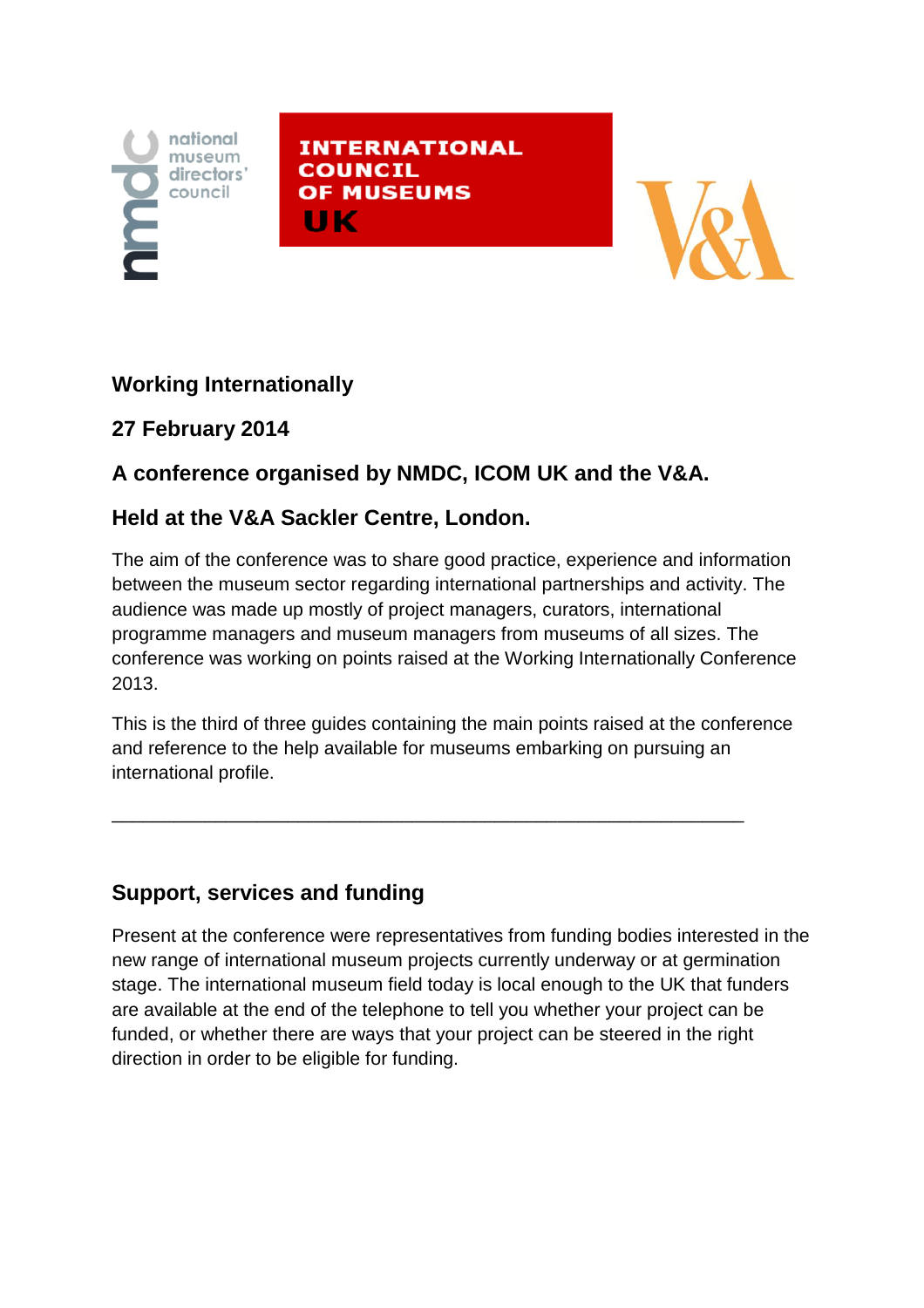#### **Shreela Ghosh, South Asia Regional Arts, Director, British Council**

The latest British Council international project to focus on South Asia is called Reimagine; this will be a 5 year initiative to build new creative connections between UK and India.

The aim is to get to know India again and seek for the huge opportunity that India provides us with. Face to face contact is hugely beneficial on any scale of project. This is a great time for the UK to work with our Indian colleagues; in 2015 the V&A will have a focus on India and in 2017 the 70th anniversary of Indian Independence will be celebrated. We aim to meet people's expectations and break open mindsets.

Re-Imagine will have four key themes: Re-imagine a cultural relationship in a digital age (how do we use digital and mobile technologies?). Re-imagine the spaces where international culture happens, for whom and by whom? Re-imagine a better future where the creative sector can contribute to build g a fairer, more sustainable society, with an aim to protect freedom of expression and encourage debate. Re-imagine the traditional in contemporary times.

The British Council has experience of working within the international museum scene and can often offer a one stop shop when funding is not easy to access. It is always worth talking to the British Council when starting an international project for 'on the ground' advice from their country counterparts.

**Recommendations:** Context and scale - relevance is key, cultural understanding is vital, funding is available but not always easy to access.

The role of international agencies are vital in creating awareness of best practice and driving change (ICOM, INTACH, NCMS).

Skills development and confidence building - museology courses provide a foundation but continuous professional development is vital.

Have an entrepreneurial outlook; wider engagement through education and cultural partnership; awareness that evaluation is needed to capture impact.

There is still a need for mapping and more research.

*British Council museums contact: Shreela Ghosh: shreela.ghosh@britishcouncil.org*

*Jane Weeks: jane.weeks@britishcouncil.org*

*Samarjit Guha: samarjit.guha@britishcouncil.org*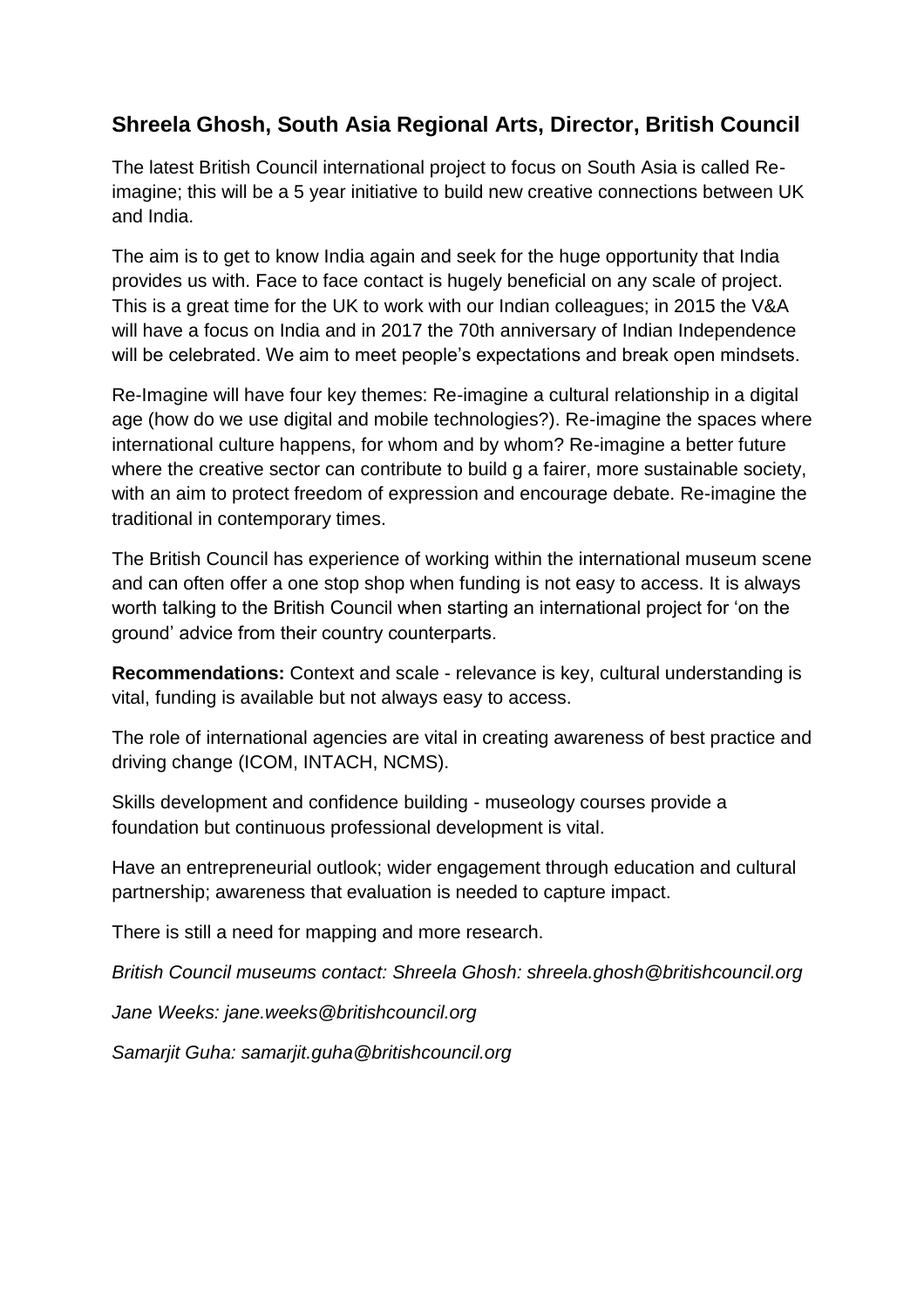#### **UKTI, Deborah Lynch, Richard Parry and Jonathan Robson**

UKTI finds business for UK organisations. They have worked with larger organisations such as the V&A and The British Museum on consultative type projects. If you have a product UKTI can help to sell it to an overseas market. UKTi understands that working with small to medium size businesses is essential to the UK international strategy - culture contributes billions to the UK economy and is recognised as a marketable global commodity.

UKTI can help to translate your energy, skills and IP into work overseas. UKT is present in over 100 markets overseas. They support trade shows, services and webinars. UKTI acts as a conduit to access skills and services. TO get help with export plans refer to: ukti.gov.uk/tradeadvisers

*Recommendations: Seriously think about your IP.* 

Register for business alert section on the UKTI website: http://www.ukti.gov.uk/pt\_pt/export/howwehelp.html?null

Contact details: UK Trade & Investment London, 10-12 Queen Elizabeth Street, London SE1 2JN

Switchboard: +44 (0) 207 234 3050 Mobile: 07738802982

E-mail: deborahlynchdoyle@uktilondon.org.uk

## **Collections Trust, Nick Poole, Chief Executive, Collections Trust**

There is a hunger for the English language and the Uk's digital knowledge throughout Europe. Collections Trust International Strategy aims to exchange international expertise with the UK and UK expertise with the international community.

*Recommendations:* Join the Europeana Network *http://pro.europeana.eu*

Join the Collections Management Group where there are currently 7,000 museum professionals, with 68% of these people residing outside the UK *http://www.linkedin.com*

Join the Spectrum community - 23,000 museums worldwide working on standards and improvement

*http://collectionslink.org.uk/spectrum*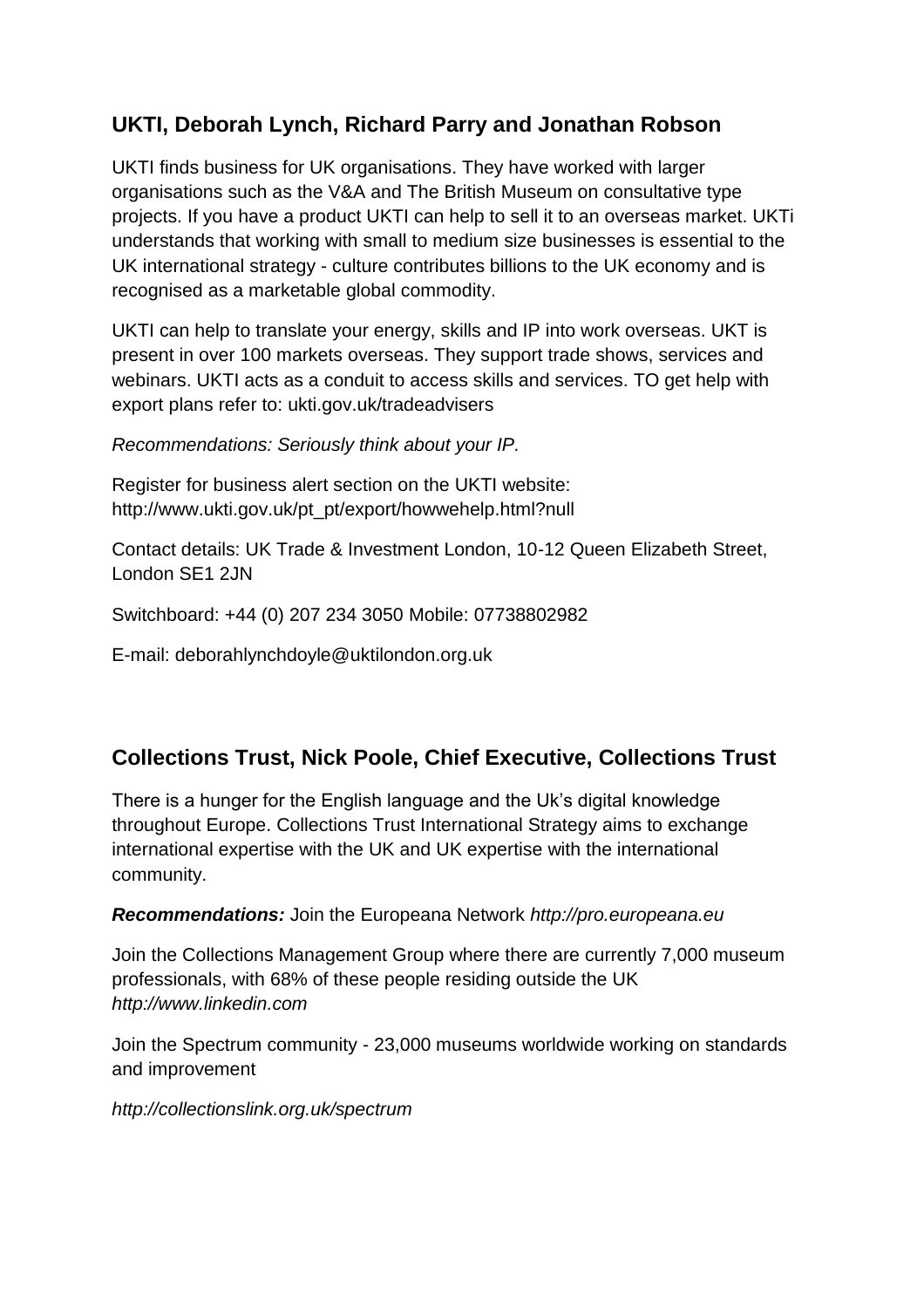#### **Creative Europe, Christoph Jankowski, Creative Europe Desk/ BFI**

Solidarity comes with partnership. There are two strands of funding, one that ruches on culture, the other on media. They are about discussions and relationships with an aim to provide longer standing advice. The Creative Europe desk is not just there to help fill out forms. Creative Europe incorporates culture and media all rolled into one. The aim of Creative Europe funding is to make the image of European funding less complicated and addresses the wider 'Europe 2020' growth agenda. The current funding stream will run for 7 years through the NMDC programme. Funding is also available through the British Council from 1 January 2014.

The aim is to increase the mobility of artists and professionals, strengthen the sects capacity to operate transnationally, reach new audiences and beyond, encourage innovation and strengthen policy making. There are 9-12 audience development agencies in the UK. The priorities of the programme are to enable the international co-operation and internationalising of careers, to enable capacity building and assess the economic impact of working together. There is a locals facility that is specific to arts, culture and heritage. The aim is that it is an administratively light project that depends more on the strength of the partnership.

Creative Europe takes a multidisciplinary approach. There are 4 main funding strands: co-operation project, literary translation, European networks and European platforms with a structuring effect. October 2014 is the next deadline.

*Recommendations:* Questions to ask yourself regarding your project are whether it is European, unique, what will the results/outcomes and impact/benefits be?

www.creativeeuropeuk.eu

www.culturefund.eu

Culturefund.eu/SPPACE

http://ec.europa.eu/culture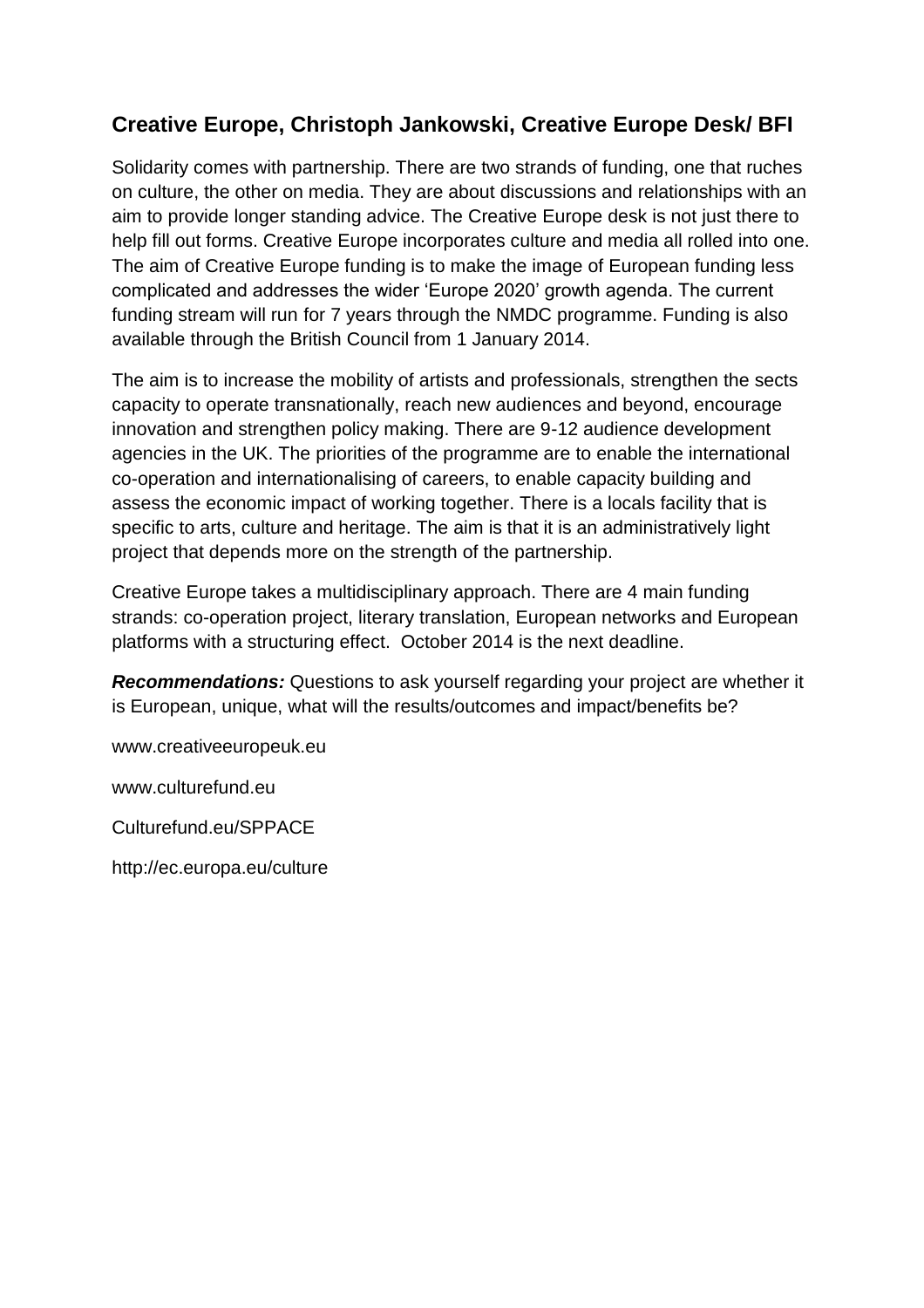#### **Horizon 2020: Nick Poole, Chief Executive, Collections Trust**

Europe's biggest research and innovation programme - from lab to the market via the museums. Horizon 2020 will fund ICT, innovation and partnerships. The funding is not matched funding - it is stand alone funding; with an aim to making it easy access.

Horizon 2020 offers a variety of opportunities: advanced 3D modelling for accessing and understanding European cultural assets (deadline has now passed; 14 March 2014). ICT- based solutions for energy efficiency (deadline 5 June 2014).

There will also be opportunities with more run in; technologies for creative industries, social media and convergence (deadline 14 April 2015), or the Innovation of ecosystems of digital cultural assets for research - bringing cultural content to new audiences in innovative ways (deadline 21 April 2015).

Horizon 2020 offers a number of reflective society projects relating to cultural heritage including; European Research Network on uses of the past, research into cultural heritage in Europe, research into cultural opposition in former socialist countries, research into cultural heritage of war in Europe.

Looking beyond Europe there is a fund that promotes the cultural, scientific and social dimension of EU-LAC relations through supporting projects which promote collaboration between Europe, Latin America and the Caribbean (deadline 7 January 2015).

*Recommendations:* Horizon 2020 offers an open framework for funding, the eligibility is very broad, funding is designed to promote collaboration between HE, SME, sector organisations and audiences, top-up funding is available to include organisations from non-EU countries.

Essential guide to Horizon 2020 can be found at: http://www.h2020uk.org

Also refer to http://ec.europa.eu/programmes/horizon2020/en

http://www.collectionslink.org.uk

#### **Arts Council England (ACE): International,**

#### **Nick McDowell, Director of London and International**

Our international policy focuses on the key principles of export growth and cultural exchange, and the role played by partnership in enabling us to deliver our ambitions. ACE will be looking at cultural export and exchange through partnerships with a refreshed ten-year strategy with international ambitions. The aims are for the best of UK artists and cultural organisations to work overseas, for the best of world culture to